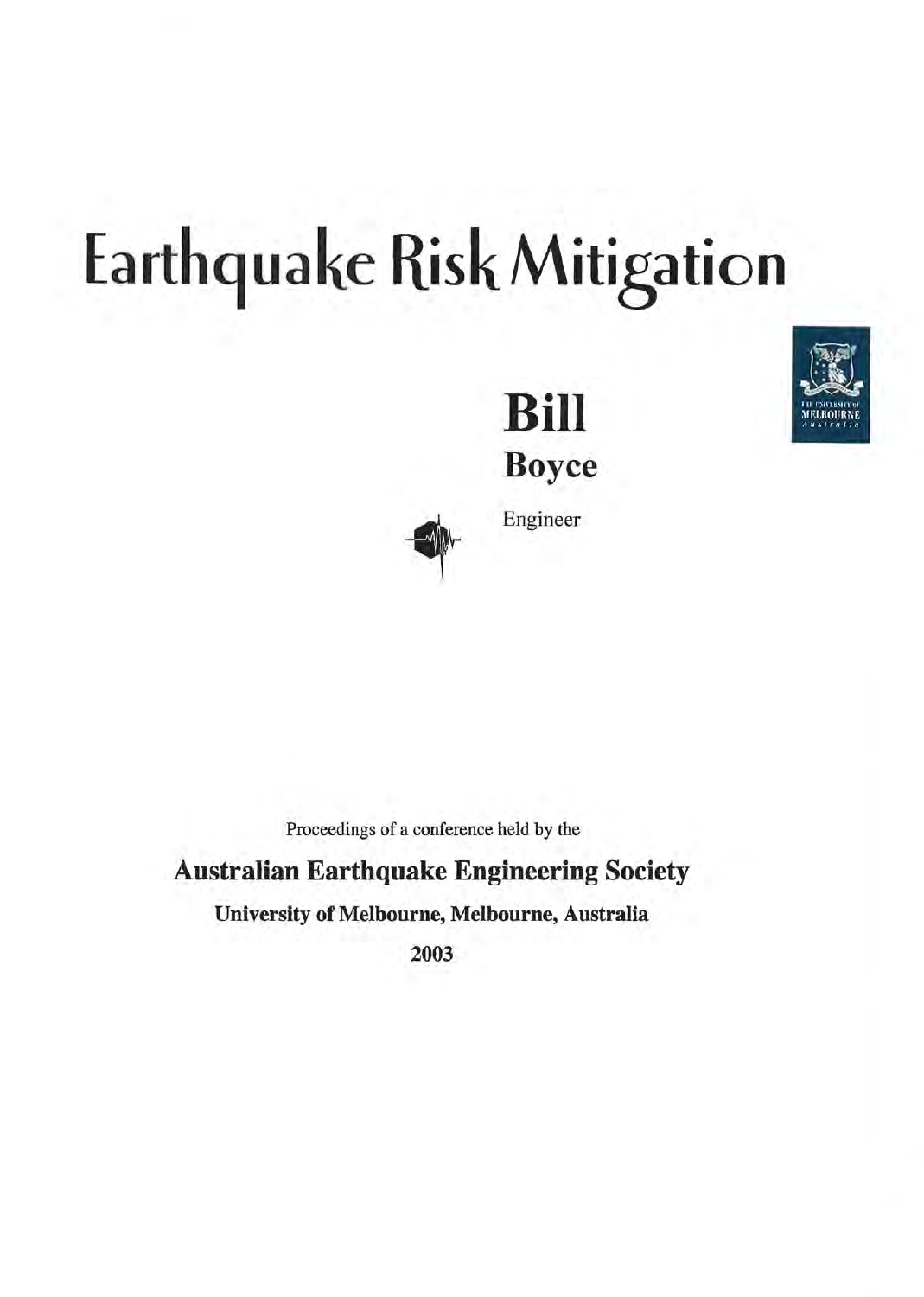



# **Proud Sponsors of the Australian Earthquake Engineering Society Annual Conference 2003**

Environmental Systems & Services Pty Ltd 8 River Street, Richmond Victoria, 3121, AUSTRALIA Telephone: +61 3 8420 8999 Facsimile: +61 3 8420 8900 www.esands.com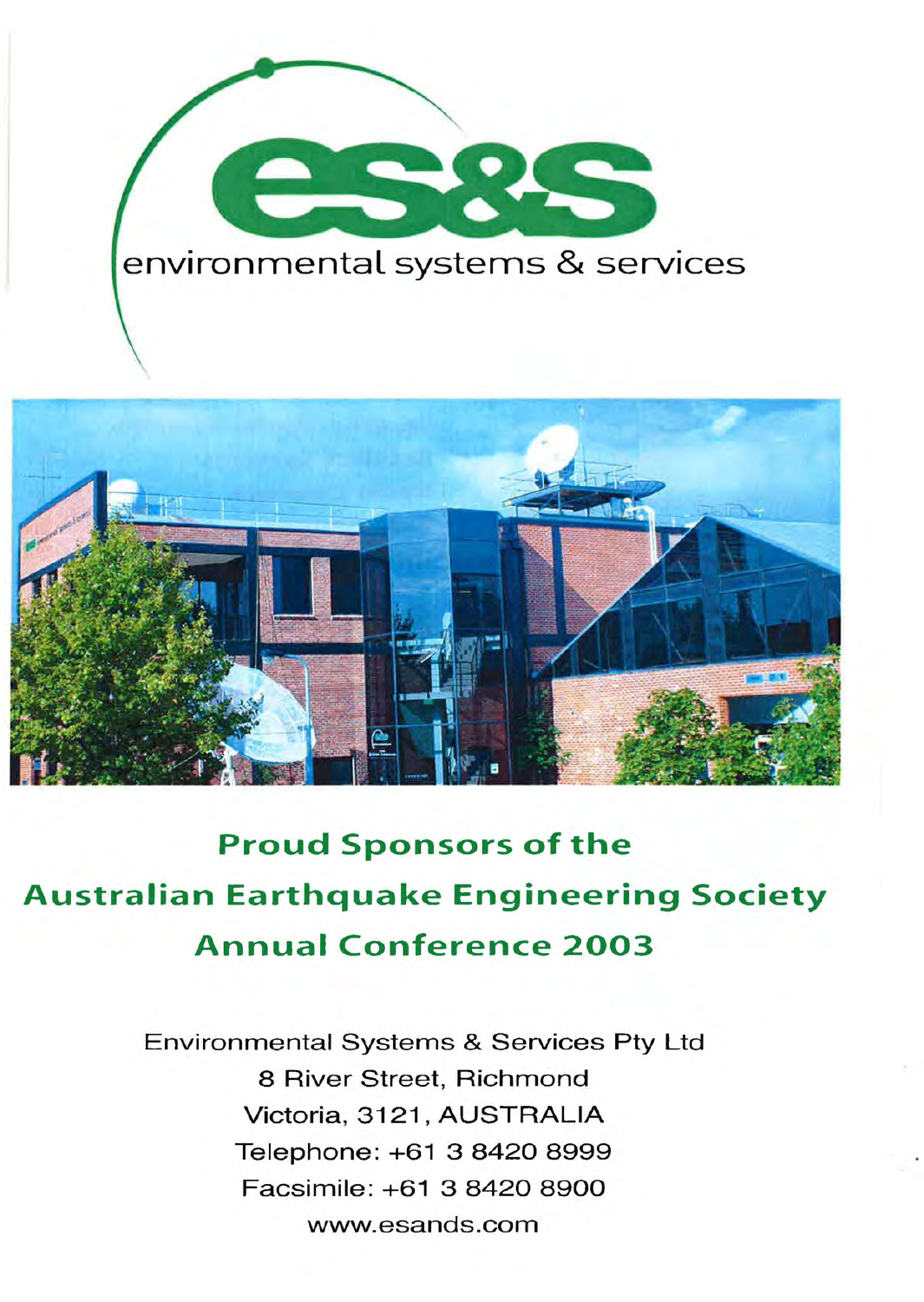# environmental systems & services



## **Meteorology**

Weather Radar Systems Satellite Systems Radar Displays Tide Gauges Integrated Systems

# **Seismology**

Seismic Recorders Analysis Software Monitoring Networks Earthquake Alarm Systems Seismic Hazard Consulting

## **Environmental**

Turbidity Sensors Salinity Sensors Water Level Sensors Data Logging Systems Data Telemetry Systems

# **Geotechnical**

Hollow Inclusion (HI) Cells Resistance Wire Extensometers Networking Systems Hydraulic Fracturing Systems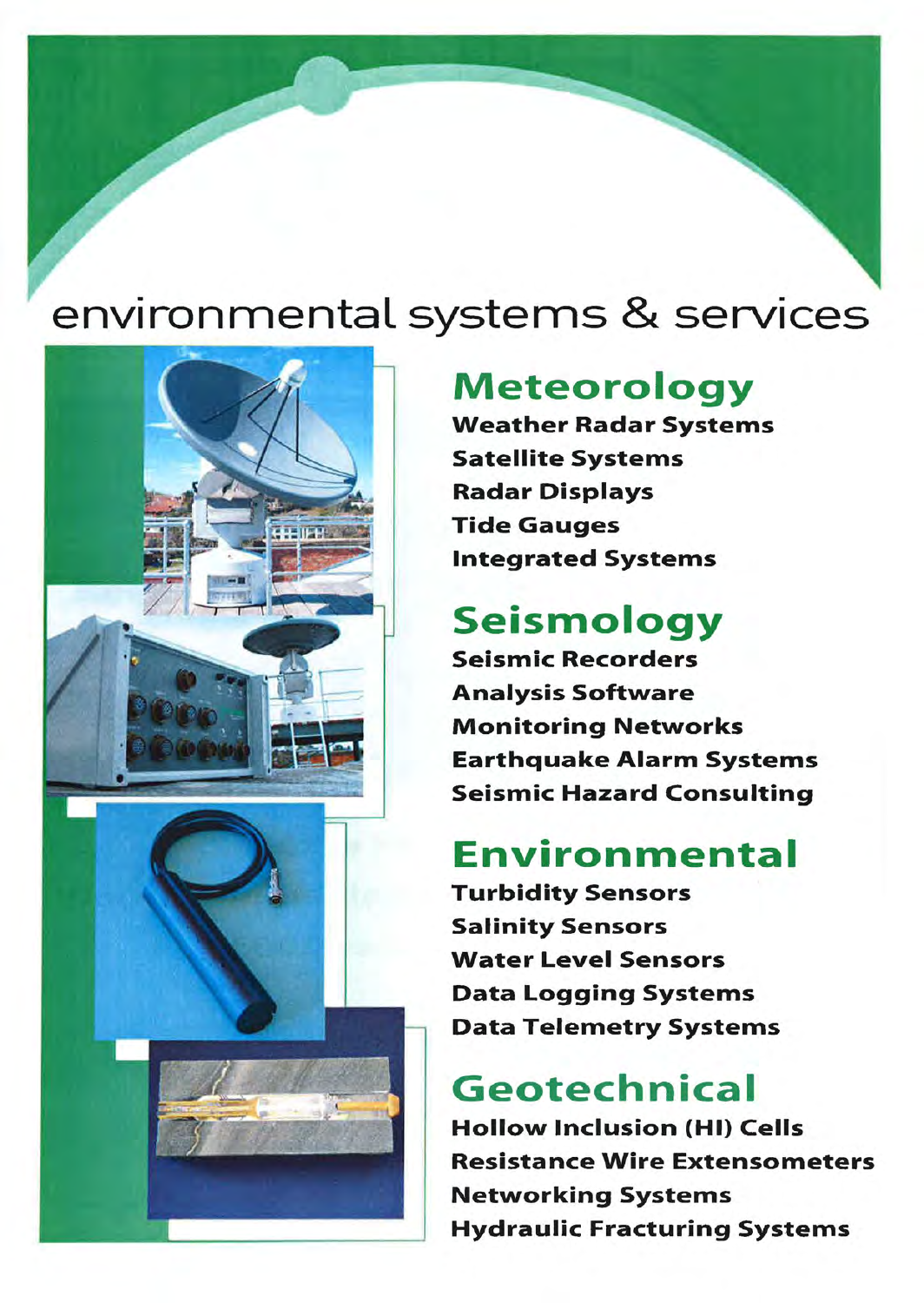#### **FOREWORD**

Welcome to the 12th AEES Conference. The last time the conference was hosted in Melbourne was when the AEES and NZSEE jointly organised the Pacific Conference on Earthquake Engineering back in 1995. The organising committee has great pleasure in welcoming you to the conference. The programme is topical with some thirty presentations on a wide range of subjects related to the broad conference theme of 'Earthquake risk mitigation' including: a historical perspective on Australian seismicity, an update on the latest code developments, critical infrastruture protection, dam safety, earthquake risk developments, earthquake risk insurance, urban search and rescue and new techniques for quickly assessing the seismic performance of buildings in low seismic regions which accounts for both the force and the displacement capacity. We have also introduced a dedicated session for poster presentations which will enable speakers to briefly overview their project to the whole audience followed by the opportunity for a more detailed discussion on a one to one basis for those interested in a particular specialty.

We hope you find the conference program stimulating and rewarding and importantly, allows you the opportunity to renew and make new contacts. One of the biggest challenges we have as a learned society is to educate the community on the need to address earthquake design, mitigation and emergency response in regions of low to moderate seismicity such as Australia. The old addage "Human memory is fortunately and unfortunately shorter than the return period of most disasters" is still very apt in this country.

Many thanks to Barbara Butler for her continued excellent work in organising the conference and conference proceedings and to our sponsors who enable these events to continue at a significantly improved standard.

John Wilson *on behalf of the Conference Organising Committee* 

| Canberra             |
|----------------------|
| Melbourne            |
| Sydney               |
| Melbourne - PCEE '95 |
| Adelaide             |
| <b>Brisbane</b>      |
| Perth                |
| Sydney               |
| Hobart               |
| Canberra             |
| Adelaide             |
| Melbourne            |
|                      |